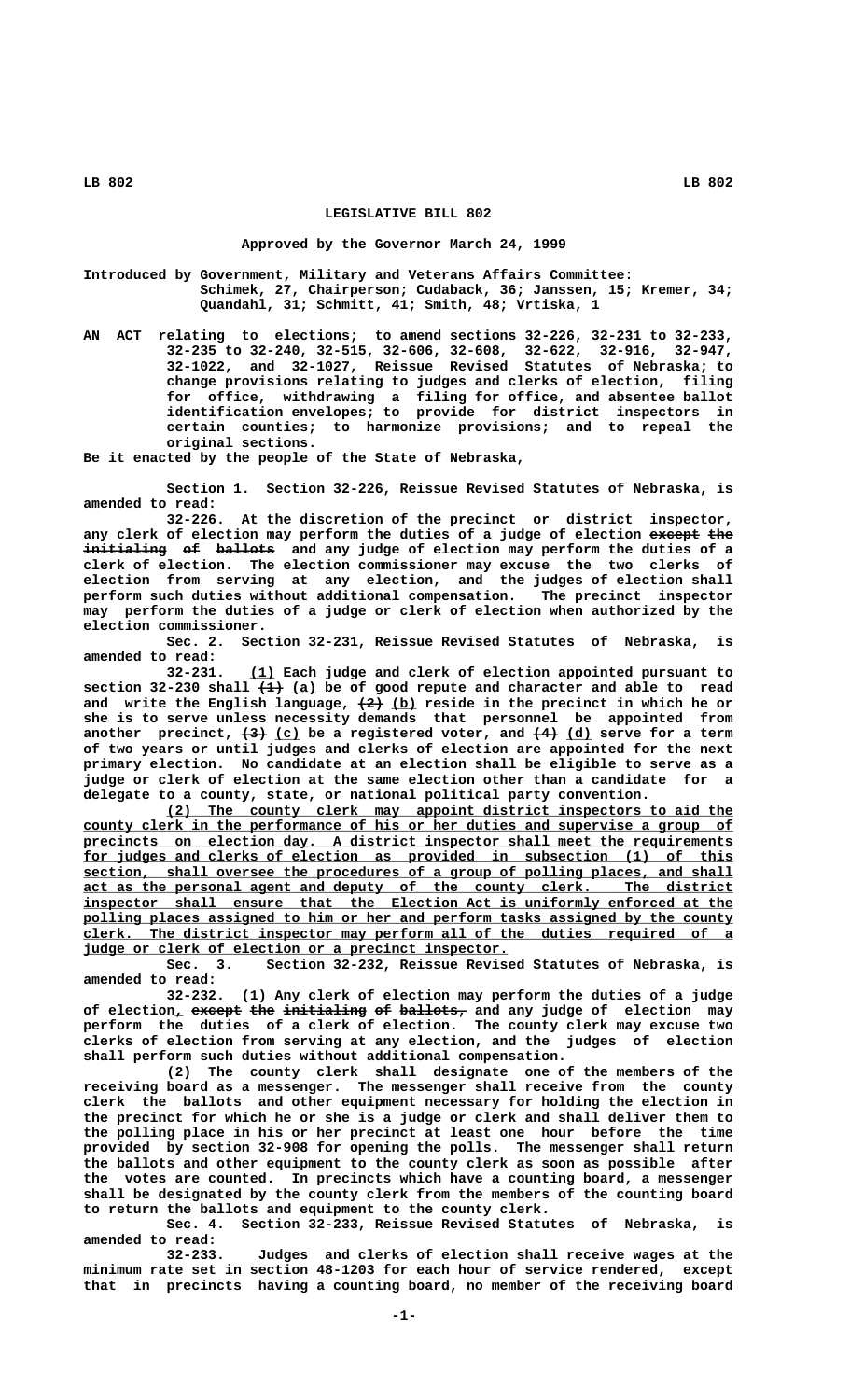shall receive pay for more than fifteen hours of service. District inspectors shall be paid the wages at such minimum rate plus an additional sixty cents per hour for the hours they serve. Each judge or clerk of election and each  **\_\_\_\_\_\_\_\_\_\_\_\_\_\_\_\_\_\_\_ district inspector shall sign an affidavit stating the number of hours he or she worked. Each messenger appointed pursuant to section 32-232 shall receive five dollars plus mileage at the rate provided in section 81-1176.**

**Sec. 5. Section 32-235, Reissue Revised Statutes of Nebraska, is amended to read:**

**32-235. The county clerk shall, by mail, notify judges and clerks** of election and district inspectors of their appointment. The notice shall **inform the appointee of his or her appointment and of the date and time he or she is required to report to the office of the county clerk or the polling place. The notice shall be mailed at least fifteen days prior to the election. The county clerk shall order the members of the receiving board and the members of the counting board to appear at their respective polling place on the day and at the hour specified in the notice of appointment.**

**Sec. 6. Section 32-236, Reissue Revised Statutes of Nebraska, is amended to read:**

**32-236. Each judge and clerk of election appointed pursuant to** subsection (4) of section 32-230 <u>and each district inspector appointed</u> pursuant to subsection (2) of section 32-231 shall serve at all elections, **except city and village elections, held in the county or precinct during his or her two-year term unless excused. A violation of this section by an appointee is a Class V misdemeanor. The county clerk shall submit the names of appointees violating this section to the local law enforcement agency for citation pursuant to sections 32-1549 and 32-1550.**

**Sec. 7. Section 32-237, Reissue Revised Statutes of Nebraska, is amended to read:**

32-237. If any judge or clerk of election or inspector fails to  **\_\_\_\_\_\_\_\_\_\_\_\_ appear at the appropriate hour, the inspector or remaining judges and clerks shall notify the county clerk, select a registered voter to serve in place of the absent person, and proceed to conduct the election. The registered voter shall be affiliated with the same political party as the absent person if possible.**

**Sec. 8. Section 32-238, Reissue Revised Statutes of Nebraska, is amended to read:**

**32-238. Before entering upon his or her duties, each judge or clerk \_\_\_\_\_\_\_\_\_\_\_\_\_\_\_\_\_\_ of election and each inspector shall sign an oath to be returned to the county clerk after the polls close. The oath need not be taken and signed before a person authorized to administer oaths. If the oath is printed in the sign-in register, the signing of the sign-in register shall be complete and sufficient compliance with the requirements of section 11-101.01. The form of the oath shall be as provided in such section.**

**Sec. 9. Section 32-239, Reissue Revised Statutes of Nebraska, is amended to read:**

**32-239. All vacancies of judges and clerks of election appointed** pursuant to section 32-230 and district inspectors appointed pursuant to  **\_\_\_\_\_\_\_\_\_\_\_\_\_\_\_\_\_\_\_\_\_\_\_\_\_\_\_\_\_\_\_\_ subsection (2) of section 32-231 shall be filled as nearly as possible in the manner in which the original appointments were made. At least fifteen days prior to any election, the county clerk shall review the list of district \_\_\_\_\_\_\_\_**  $\frac{1}{10}$  inspectors and the list of judges and clerks of election in the precincts in which the election is to occur and fill any vacancies. When a district which the election is to occur and fill any vacancies.  **\_\_\_\_\_\_\_\_\_\_\_\_\_ inspector or judge or clerk of election is a candidate for an office to be voted upon at the election, except for a candidate for a delegate to a county, state, or national political party convention, his or her position as a \_\_\_\_\_\_\_\_\_\_\_\_\_\_\_\_\_\_\_ \_ district inspector, judge, or clerk shall be vacant.**

**Sec. 10. Section 32-240, Reissue Revised Statutes of Nebraska, is**

**amended to read: 32-240. Any person who is appointed to serve as a judge or clerk of** election or district inspector may, at any time before election day, be **excused by the county clerk from serving in such capacity by reason of his or her own sickness, the serious illness of any member of his or her family, or unavoidable absence from the county on election day.**

**Sec. 11. Section 32-515, Reissue Revised Statutes of Nebraska, is amended to read:**

**32-515. Candidates for the boards of educational service units shall be elected to represent the geographical boundaries of the educational service unit as provided in section 79-1217. Successors to the members initially appointed to the board shall be elected for terms of four years. County candidates shall file their written applications with the election commissioner or county clerk no later than August 1 prior to the statewide —————— — ————— —— ——— ————————** general election the deadline prescribed in subsection (2) of section 32-606.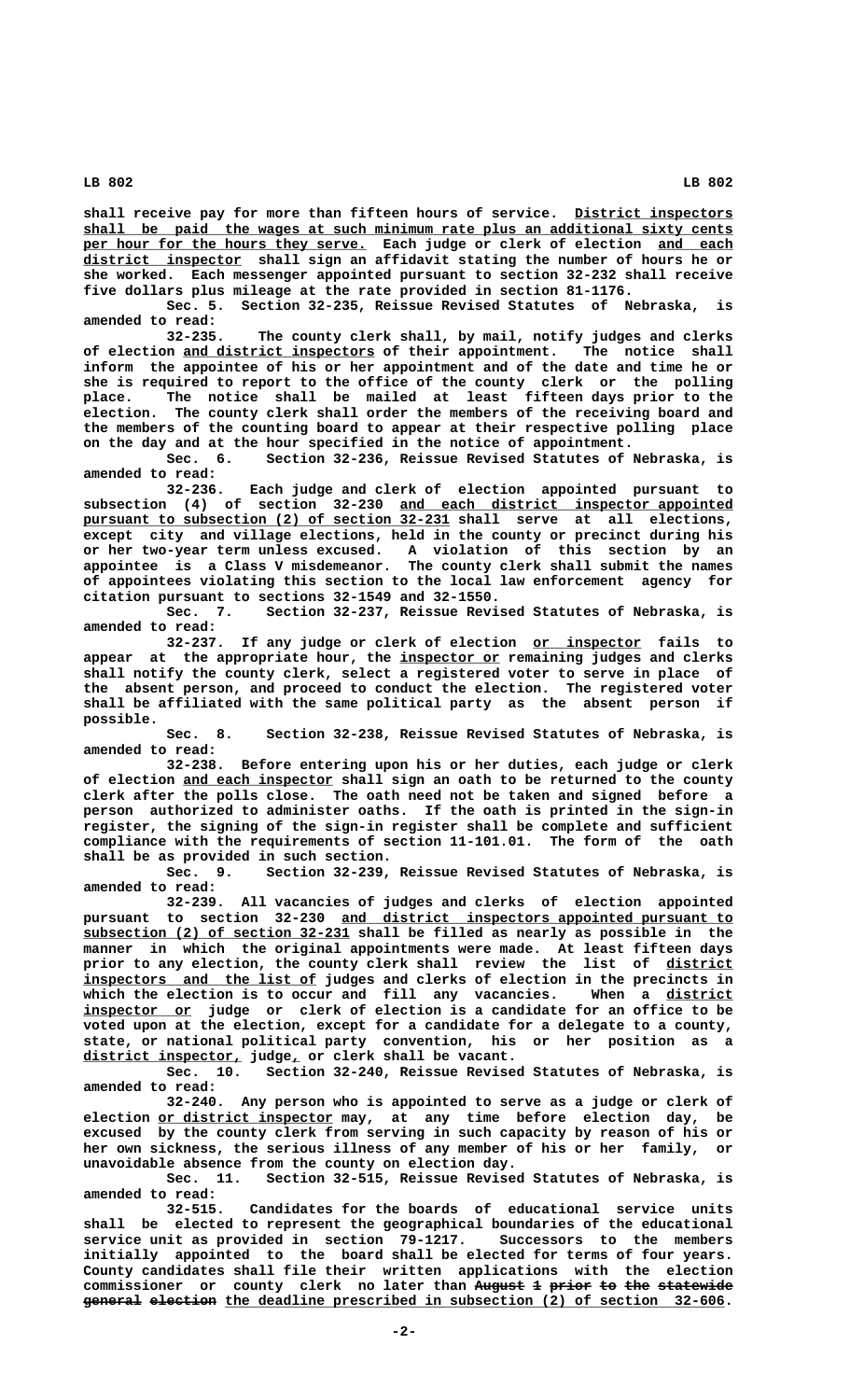**Candidates for the position of members at large shall file their written** applications with the Secretary of State no later than August 1 prior to the  $\texttt{statewide}$  general election the deadline prescribed in subsection (2) of  **\_\_\_\_\_\_\_\_\_\_\_\_\_\_\_ section 32-606. Candidates for the board of educational service units shall meet the qualifications found in such section. Board members shall be elected on the nonpartisan ballot.**

**Sec. 12. Section 32-606, Reissue Revised Statutes of Nebraska, is amended to read:**

**32-606. (1) Any candidate may place his or her name on the primary election ballot by filing a candidate filing form prescribed by the Secretary of State as provided in section 32-607. If a candidate for an elective office** is the an incumbent, the deadline for filing the candidate filing form shall **be February 15 prior to the date of the primary election. No incumbent who resigns from elective office prior to the expiration of his or her term shall file for any office after February 15 of that election year. All other candidates shall file for office by March 1 prior to the date of the primary election. A candidate filing form may be transmitted by facsimile for the \_\_\_\_\_\_\_\_ \_\_\_\_\_\_\_\_\_\_\_\_\_\_\_\_\_\_\_\_\_\_\_\_\_\_\_\_\_\_\_\_\_\_\_\_\_\_\_\_\_\_\_\_\_\_\_\_\_\_\_ offices listed in subdivision (1) of section 32-607 if (a) the transmission is received in the office of the filing officer by the filing deadline and (b) the original filing form is mailed to the filing officer with a legible postmark bearing a date on or prior to the filing deadline and is in the office of the filing officer no later than seven days after the filing deadline.**

**(2) Any candidate for a township office in a county under township organization, the board of trustees of a village, the board of directors of a reclamation district, the county weed district board, the board of directors of a public power district receiving annual gross revenue of less than forty million dollars, the school board of a Class II school district, or the board of an educational service unit may place his or her name on the general election ballot by filing a candidate filing form prescribed by the Secretary \_\_\_\_\_\_\_\_\_\_\_\_\_\_\_\_\_\_\_\_\_\_\_\_\_\_\_\_\_\_\_\_\_\_\_\_\_\_\_\_ of State as provided in section 32-607. If a candidate for an elective office \_\_\_\_\_\_\_\_\_\_\_\_\_\_\_\_\_\_\_\_\_\_\_\_\_\_\_\_\_\_\_\_\_\_\_\_\_\_\_\_\_\_\_\_\_\_\_\_\_\_\_\_\_\_\_\_\_\_\_\_\_\_\_\_\_\_\_\_\_\_\_\_\_\_\_\_\_\_ is an incumbent, the deadline for filing the candidate filing form shall be \_\_\_\_\_\_\_\_\_\_\_\_\_\_\_\_\_\_\_\_\_\_\_\_\_\_\_\_\_\_\_\_\_\_\_\_\_\_\_\_\_\_\_\_\_\_\_\_\_\_\_\_\_\_\_\_\_\_\_\_\_\_\_\_\_\_\_\_\_\_\_\_\_\_\_\_\_\_ July 15 prior to the date of the general election. No incumbent who resigns** from elective office prior to the expiration of his or her term shall file for any office after July 15 of that election year. All other candidates shall  **\_\_\_\_\_\_\_\_\_\_\_\_\_\_\_\_\_ file for office by August 1 prior to the date of the general election. A candidate filing form may be transmitted by facsimile for the offices listed in subdivision (1) of section 32-607 if (a) the transmission is received in the office of the filing officer by the filing deadline and (b) the original filing form is mailed to the filing officer with a legible postmark bearing a date on or prior to the filing deadline and is in the office of the filing officer no later than seven days after the filing deadline.**

**(3) Any city having a home rule charter may provide for filing deadlines for any person desiring to be a candidate for the office of council member or mayor.**

**Sec. 13. Section 32-608, Reissue Revised Statutes of Nebraska, is amended to read:**

**32-608. (1) Except as provided in subsection (4) or (5) of this section, a filing fee shall be paid by or on behalf of each candidate prior to filing for office. The filing fee shall be paid to the county treasurer or, in the case of a city or village office, the city or village treasurer of the county, city, or village in which the candidate resides or, if the candidate does not reside at the time of filing in the county in which such candidate is seeking office, in the county where the office is sought. The fee shall be placed in the general fund of the county, city, or village. No candidate filing forms shall be filed until the proper treasurer's receipt showing the payment of such filing fee is presented to the filing officer. On the day of the filing deadline, the county, city, or village treasurer's office shall remain open to receive filing fees until the hour of the filing deadline.**

(2) Except as provided in subsection (4) or (5) Notwithstanding the **provisions of subsection (4)** of this section, the filing fees shall be as  **follows:**

**(a) For the office of United States Senator, state officers, including members of the Legislature, Representatives in Congress, county officers including county superintendents of schools, and city or village officers, except the mayor or council members of cities having a home rule charter, a sum equal to one percent of the annual salary such candidate will receive if he or she is elected and qualifies for the office for which he or she files as a candidate;**

**(b) For directors of public power and irrigation districts in districts receiving annual gross revenue of forty million dollars or more, twenty-five dollars, and in districts receiving annual gross revenue of less**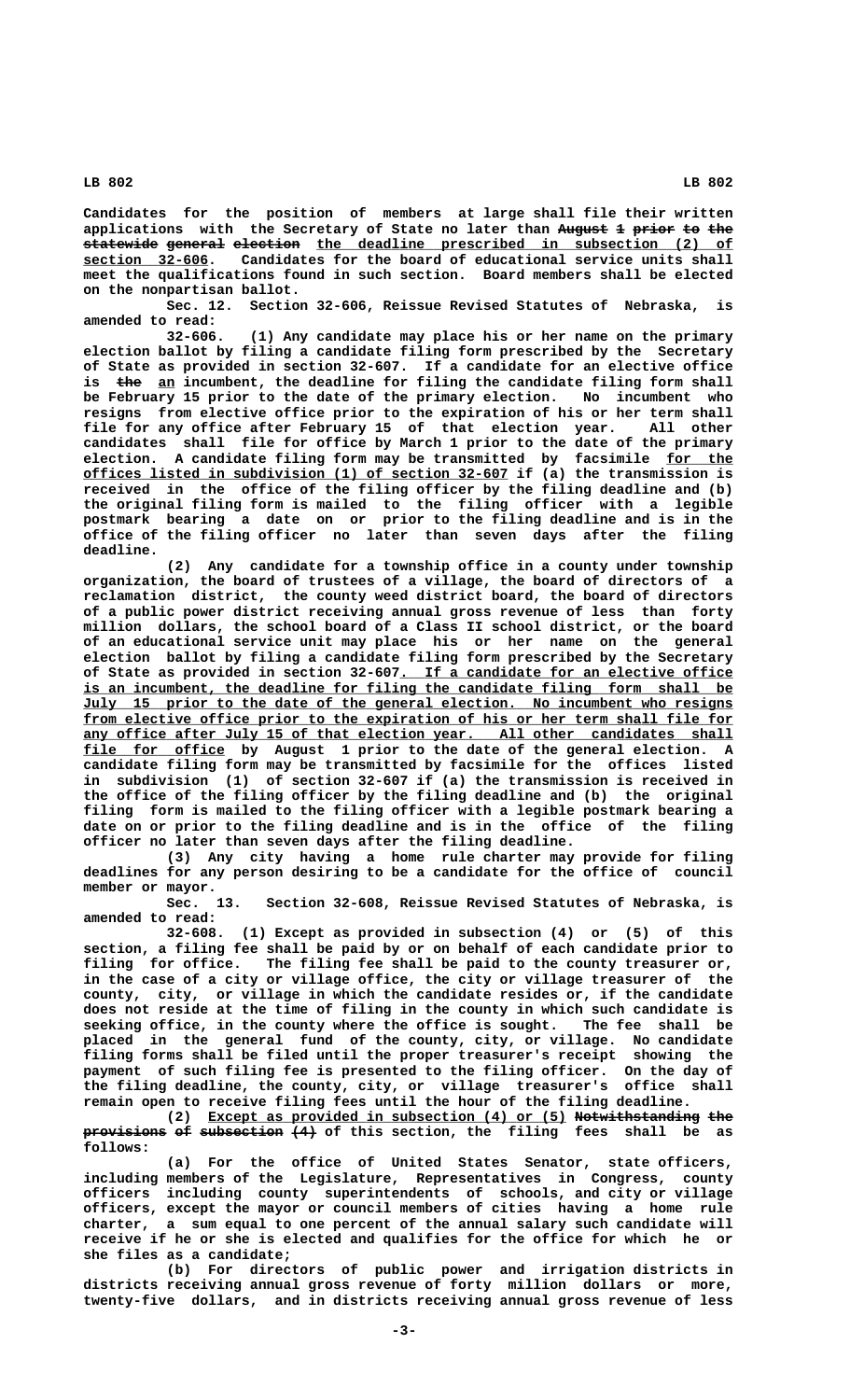**than forty million dollars, ten dollars;**

**(c) For directors of reclamation districts, ten dollars; and**

**(d) For Regents of the University of Nebraska, members of the State Board of Education, and directors of metropolitan utilities districts, twenty-five dollars.**

**(3) All declared write-in candidates shall pay the filing fees that are required for the office at the time that they present the write-in affidavit to the filing officer. Any undeclared write-in candidate who is nominated or elected by write-in votes shall pay the filing fee required for the office within ten days after the canvass of votes by the county canvassing board and shall file the receipt with the person issuing the certificate of nomination or the certificate of election prior to the certificate being issued.**

**(4) No filing fee shall be required for any candidate filing for an office in which a per diem is paid rather than a salary or for which there is a salary of less than five hundred dollars per year. No filing fee shall be required for any candidate for membership on a school board, on the board of an educational service unit, on the board of governors of a community college area, on the board of directors of a natural resources district, or on the board of trustees of a sanitary and improvement district.**

**(5) No filing fee shall be required of any candidate completing an affidavit requesting to file for elective office in forma pauperis. A pauper shall mean a person whose income and other resources for maintenance are found under assistance standards to be insufficient for meeting the cost of his or her requirements and whose reserve of cash or other available resources does not exceed the maximum available resources that an eligible individual may own. Available resources shall include every type of property or interest in property that an individual owns and may convert into cash except:**

**(a) Real property used as a home;**

**(b) Household goods of a moderate value used in the home; and**

**(c) Assets to a maximum value of three thousand dollars used by a recipient in a planned effort directed towards self-support.**

**(6) If any candidate dies prior to an election, the spouse of the candidate may file a claim for refund of the filing fee with the proper governing body prior to the date of the election. Upon approval of the claim by the proper governing body, the filing fee shall be refunded.**

**Sec. 14. Section 32-622, Reissue Revised Statutes of Nebraska, is amended to read:**

 **\_\_\_ 32-622. (1) If any person who has filed for elective office \_\_\_\_\_\_\_\_\_\_\_\_\_\_\_\_\_\_\_\_\_\_\_\_\_\_\_\_\_\_\_\_\_\_\_\_\_\_\_\_\_\_\_\_\_\_\_ pursuant to subsection (1) of section 32-606 notifies the filing officer in writing duly acknowledged by March 1 before the primary election that he or she declines to be a candidate, the name shall not be printed on the primary election ballot, but no declination shall be effective after such date. A filing of nomination pursuant to section 32-611 shall extend the time for declination until March 6 before the primary election.**

 **\_\_\_\_\_\_\_\_\_\_\_\_\_\_\_\_\_\_\_\_\_\_\_\_\_\_\_\_\_\_\_\_\_\_\_\_\_\_\_\_\_\_\_\_\_\_\_\_\_\_\_\_\_\_\_\_\_\_\_\_\_\_\_\_\_\_\_\_ (2) If any person who has filed for elective office pursuant to \_\_\_\_\_\_\_\_\_\_\_\_\_\_\_\_\_\_\_\_\_\_\_\_\_\_\_\_\_\_\_\_\_\_\_\_\_\_\_\_\_\_\_\_\_\_\_\_\_\_\_\_\_\_\_\_\_\_\_\_\_\_\_\_\_\_\_\_\_\_\_\_\_\_\_\_\_\_ subsection (2) of section 32-606 notifies the filing officer in writing duly \_\_\_\_\_\_\_\_\_\_\_\_\_\_\_\_\_\_\_\_\_\_\_\_\_\_\_\_\_\_\_\_\_\_\_\_\_\_\_\_\_\_\_\_\_\_\_\_\_\_\_\_\_\_\_\_\_\_\_\_\_\_\_\_\_\_\_\_\_\_\_\_\_\_\_\_\_\_ acknowledged by August 1 before the general election that he or she declines \_\_\_\_\_\_\_\_\_\_\_\_\_\_\_\_\_\_\_\_\_\_\_\_\_\_\_\_\_\_\_\_\_\_\_\_\_\_\_\_\_\_\_\_\_\_\_\_\_\_\_\_\_\_\_\_\_\_\_\_\_\_\_\_\_\_\_\_\_\_\_\_\_\_\_\_\_\_ to be a candidate, the name shall not be printed on the general election**  $ballot$ , but no declination shall be effective after such date.

 **\_\_\_ (3) Any election commissioner or county clerk receiving notice of declination for a candidate who originally filed with the Secretary of State shall immediately notify the office of the Secretary of State by telephone and forward the declination statement.**

**Sec. 15. Section 32-916, Reissue Revised Statutes of Nebraska, is amended to read:**

**32-916. (1) Two judges of election or a precinct or district inspector and a judge of election shall affix their initials to the official ballots and ballot jackets if any. Before issuing any punch card ballot, the card shall be stamped with a rubber stamp designating that the ballot card is an official ballot and the county in which the card is to be used. The stamp shall be placed on the portion of the ballot card which carries the ballot position numbers and on the stub which is to be reviewed by a judge of election. The stamp shall be furnished to each receiving board by the election commissioner or county clerk. The judge of election shall deliver a ballot to each registered voter after complying with section 32-914.**

**(2) After voting the ballot, the registered voter shall, as directed by the judge of election, fold his or her ballot or place the ballot in the ballot envelope, jacket, or sleeve so as to conceal the voting marks and to** expose the initials of the judges of election affixed on the ballot. The **registered voter shall, without delay and without exposing the voting marks upon the ballot, deliver the ballot to the judge of election before leaving**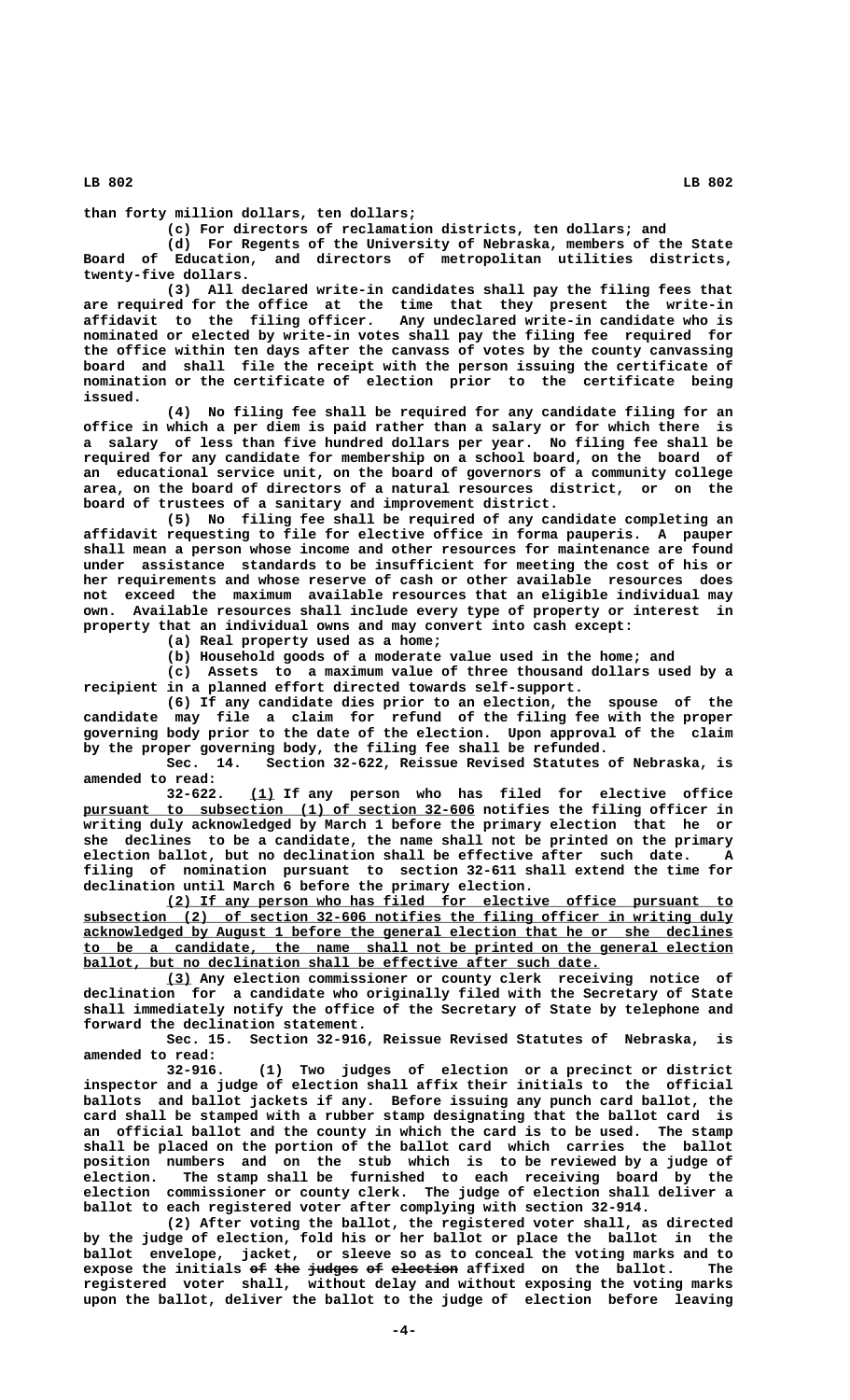**the enclosure in which the voting booths or compartments are placed.**

**(3) The judge of election shall, without exposing the voting marks** on the ballot, approve the exposed initials of the two judges of election or the precinct or district inspector and judge of election upon the ballot and **deposit the ballot in the ballot box in the presence of the registered voter. When punch card ballots are used, the judge of election shall inspect the official initials on the ballot jacket and the official stamp on the stub of the official ballot card which is inside the ballot jacket and shall remove the stub before depositing the ballot in the ballot box. No judge of election shall deposit any ballot in a ballot box unless the ballot has been identified** as having the appropriate initials.  $\Theta f$  two of the judges of election or a **precinct** or district inspector and judge of election. No judge of election **shall deposit any ballot jacket in any ballot box unless the ballot jacket is properly identified. Any ballot or ballot jacket not properly identified shall be rejected in the presence of the voter, the judge of election shall make a notation on the ballot and the ballot jacket Rejected, not properly identified, and another ballot shall be issued to the voter and the voter shall then be permitted to cast his or her ballot. If the ballot and ballot jacket are in order, the judge shall deposit the ballot and ballot jacket in the ballot box in the presence of the voter and the voter shall promptly leave the polling place. The judges of election shall maintain the secrecy of the rejected ballots and shall cause the rejected ballots to be made up in a sealed packet. The judges of election shall endorse the packet with the words Rejected Ballots and the designation of the precinct. The judges of election shall sign the endorsement label and shall return the packet to the election commissioner or county clerk with a statement by the judges of election showing the number of ballots rejected.**

**(4) Upon receiving a conditional ballot as provided in section 32-915, the judge of election shall copy the information from the change of address form onto the envelope in which the ballot is enclosed or attach the form to the envelope, attach the statement required by section 32-915 if not contained on the envelope, and place the entire envelope into the ballot box.**

**Sec. 16. Section 32-947, Reissue Revised Statutes of Nebraska, is amended to read:**

**32-947. (1) Upon receipt of an application or other request for an absentee ballot, the election commissioner or county clerk shall deliver to the applicant in person or by mail, postage paid, an absentee ballot if he or she finds that the applicant is a registered voter and is entitled to vote an absentee ballot as applied for or requested. The election commissioner or county clerk or any employee of the election commissioner or county clerk shall write his or her customary signature on the absentee ballot.**

**(2) An unsealed identification envelope shall be delivered with the** ballot, and upon the  $\frac{face}{face}$  <u>back</u> of the envelope shall be printed a form **substantially as follows:**

**ABSENTEE VOTER'S IDENTIFICATION**

I, the undersigned voter, declare under penalty of election falsification that the enclosed ballot or ballots contained no voting marks of **any kind when I received them, and I caused the ballot or ballots to be marked, enclosed in the identification envelope, and sealed in such envelope.**

**My voting residence in Nebraska is ............, (street and number or rural route and number) of ............, (city, village, or township) Nebraska. I am a registered voter of the State of Nebraska.**

**(Applicant must check the true statement concerning his or her**  $\frac{\text{reason}}{\text{foot}}$  **for voting an absentee ballot.** 

 $\dots$  I will be absent from the county at the time of the election.

 $\dots$  **am physically unable to go to the polling place.** 

...I will be unable to go to the polling place on the day of  $e$ *lection because of hospitalization.*  $\dots$  **Example go to the polling place on the day of the election** 

because of the tenets of my religion.

 $\dots$  I will be unable to go to the polling place on the day of election because of confinement by public order.

 $\dots$  am legally blind.

 $\dots$  have requested that my residence address remain confidential pursuant to law.

 $\dots$  **am unable to go to the precinct polling place during the hours** the precinct polling place is open.

 $\dots$  am a Nebraska resident and  $(a)$  a member of the armed forces of **the United States or a spouse or dependent of such member, (b) a citizen ——— —————— —————— —— — —————— —— ————————— —— ———— ——————— ——— — —————— temporarily residing outside of the United States or of the District of ——————————— ———————— ——————— —— ——— —————— —————— —— —— ——— ———————— ——** Columbia, or  $\left\lbrace \text{e} \right\rbrace$  an overseas citizen.

**The primary election ballot, if any, within this envelope is a**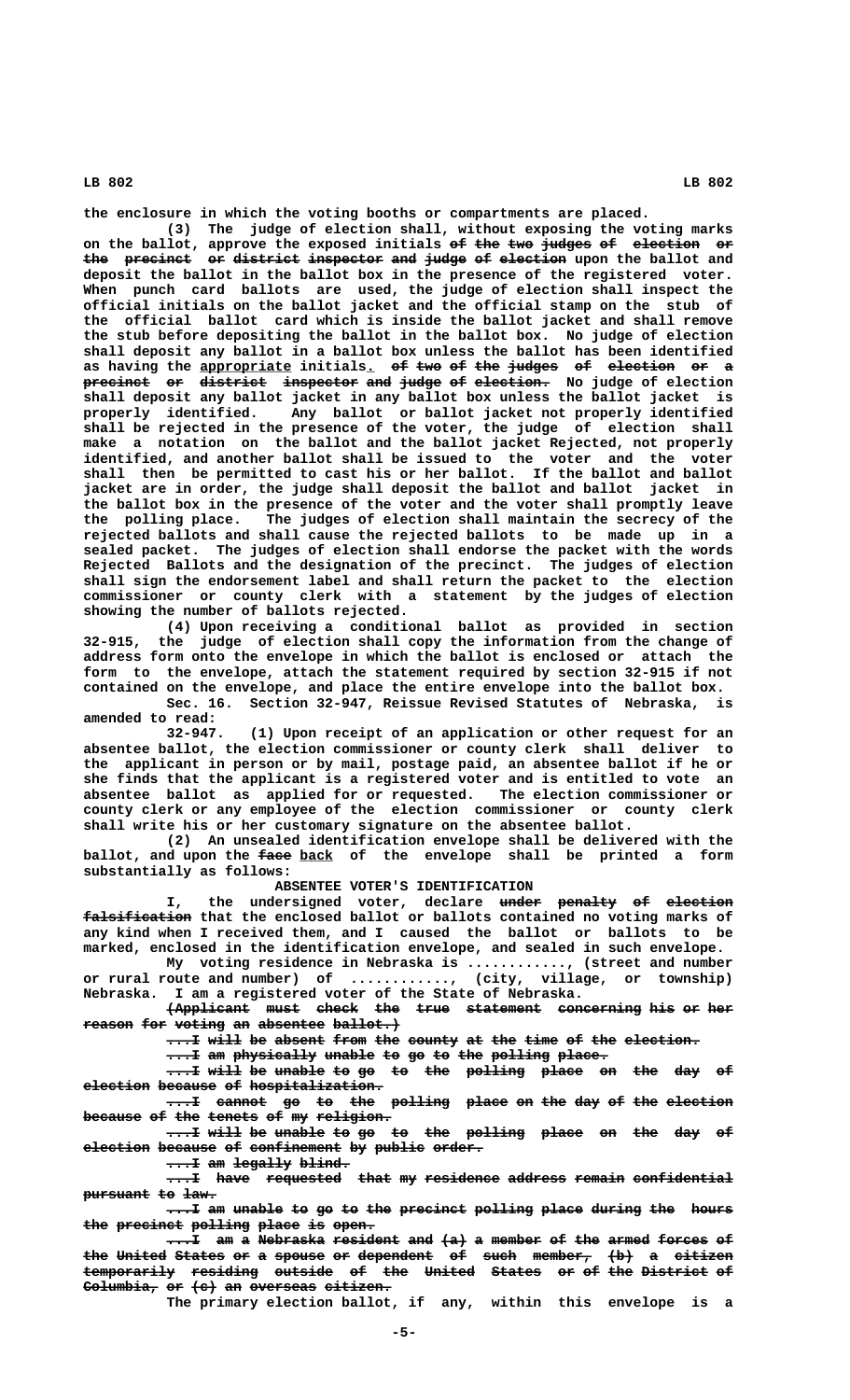**primary election ballot of the ..... party.**

**Ballots contained in this envelope are for the ..... (primary,** general, or special) election to be held on the .... day of ........ 19..  **20.. . \_\_\_\_**

**I request absentee general election ballots be sent to me .... yes .... no.**

**I hereby declare, under penalty of election falsification, that the statements above are true to the best of my knowledge.**

**THE PENALTY FOR ELECTION FALSIFICATION IS IMPRISONMENT FOR UP TO FIVE YEARS OR A FINE NOT TO EXCEED TEN THOUSAND DOLLARS, OR BOTH.**

> **........................ (Signature of Voter)**

**(3) If the absentee ballot and identification envelope are delivered by mail or picked up at the office to be returned by mail, the election commissioner or county clerk shall include with the ballot and the identification envelope an unsealed return envelope upon the face of which shall be printed the official title and post office address of the election commissioner or county clerk. The return envelope shall be of such size that the identification envelope can be conveniently placed within it for returning such identification envelope. The election commissioner or county clerk shall include written instructions on marking and returning the absentee ballot, including notice that failure to sign the identification envelope and include his or her address on the identification envelope will result in the ballot not being counted.**

**Sec. 17. Section 32-1022, Reissue Revised Statutes of Nebraska, is amended to read:**

**32-1022. Before counting any votes, the counting board shall examine each ballot. If any ballot is not appropriately initialed by two \_\_\_\_\_\_\_\_\_\_\_\_\_ —— —— judges of election or a precinct or district inspector and a judge of election —————— —— ———————— —— — ———————— —— ———————— ————————— ——— — ————— —— ——————— as provided in section 32-916, the counting board shall reject the ballot and make the following notation on the ballot: Rejected, not properly initialed.**

**Sec. 18. Section 32-1027, Reissue Revised Statutes of Nebraska, is amended to read:**

**32-1027. (1) The election commissioner or county clerk shall appoint two or more registered voters to the absentee ballots counting board. One registered voter shall be appointed from the political party casting the highest number of votes for Governor or for President of the United States in the county in the immediately preceding general election, and one registered voter shall be appointed from the political party casting the next highest vote for such office. The election commissioner or county clerk may appoint additional registered voters to serve on the absentee ballots counting board and may appoint registered voters to serve in case of a vacancy among any of the members of the absentee ballots counting board. Such appointees shall be balanced between the political parties and may include registered voters unaffiliated with any political party. The absentee ballots counting board shall meet as directed by the election commissioner or county clerk.**

**(2) The absentee ballots counting board shall place all absentee voter identification envelopes in order for counting. The absentee ballots counting board shall compare the voter's name on the identification envelope with the name on the absentee voter's book or with the application for an absentee ballot. If the name on the identification envelope appears to be that of a registered voter to whom an absentee ballot has been issued, the identification envelope shall be accepted for opening without further questioning. In counties using optical scanners, the absentee ballots counting board may, on the day before the election, check the names on the identification envelopes received and open all identification envelopes which are approved, and if the signature of the election commissioner or county clerk or his or her employee is on the ballot, the ballot shall be unfolded, flattened for purposes of using the optical scanner, and placed in a sealed container for counting on election day. In other counties, the absentee** ballots counting board <del>shall,</del> <del>on election day</del> <u>may, on the day before the </u>  **\_\_\_\_\_\_\_\_ election, check the names on the identification envelopes received on prior to —— \_\_\_\_\_\_\_\_ \_\_\_\_\_\_\_\_\_\_\_\_\_\_\_\_\_\_\_\_\_\_\_\_\_\_\_\_\_\_\_\_\_\_\_\_\_\_\_\_\_\_\_\_\_\_\_\_\_\_\_\_\_\_\_\_\_\_\_\_\_\_\_\_\_\_ election day. If an identification envelope is accepted for counting, the \_\_\_\_\_\_\_\_\_\_\_\_\_\_\_\_\_\_\_\_\_\_\_\_\_\_\_\_\_\_\_\_\_\_\_\_\_\_\_\_\_\_\_\_\_\_\_\_\_\_\_\_\_\_\_\_\_\_\_\_\_\_\_\_\_\_\_\_\_\_\_\_\_\_\_\_\_\_ identification envelope shall be placed in a sealed container for counting on election day. On election day, and open all identification envelopes which \_\_\_\_\_\_\_\_\_\_\_\_\_\_\_\_\_\_\_\_\_\_\_\_\_\_\_\_\_\_\_ ——— ———** have been received and approved on or before election day shall be opened, and **if the signature of the election commissioner or county clerk or his or her employee is on the ballot, the ballot shall be placed without unfolding into a ballot box.**

> **(3) The absentee ballots counting board shall reject an absentee voter identification envelope if the signature of the registered voter is missing or if the name and address on the identification envelope do not match**